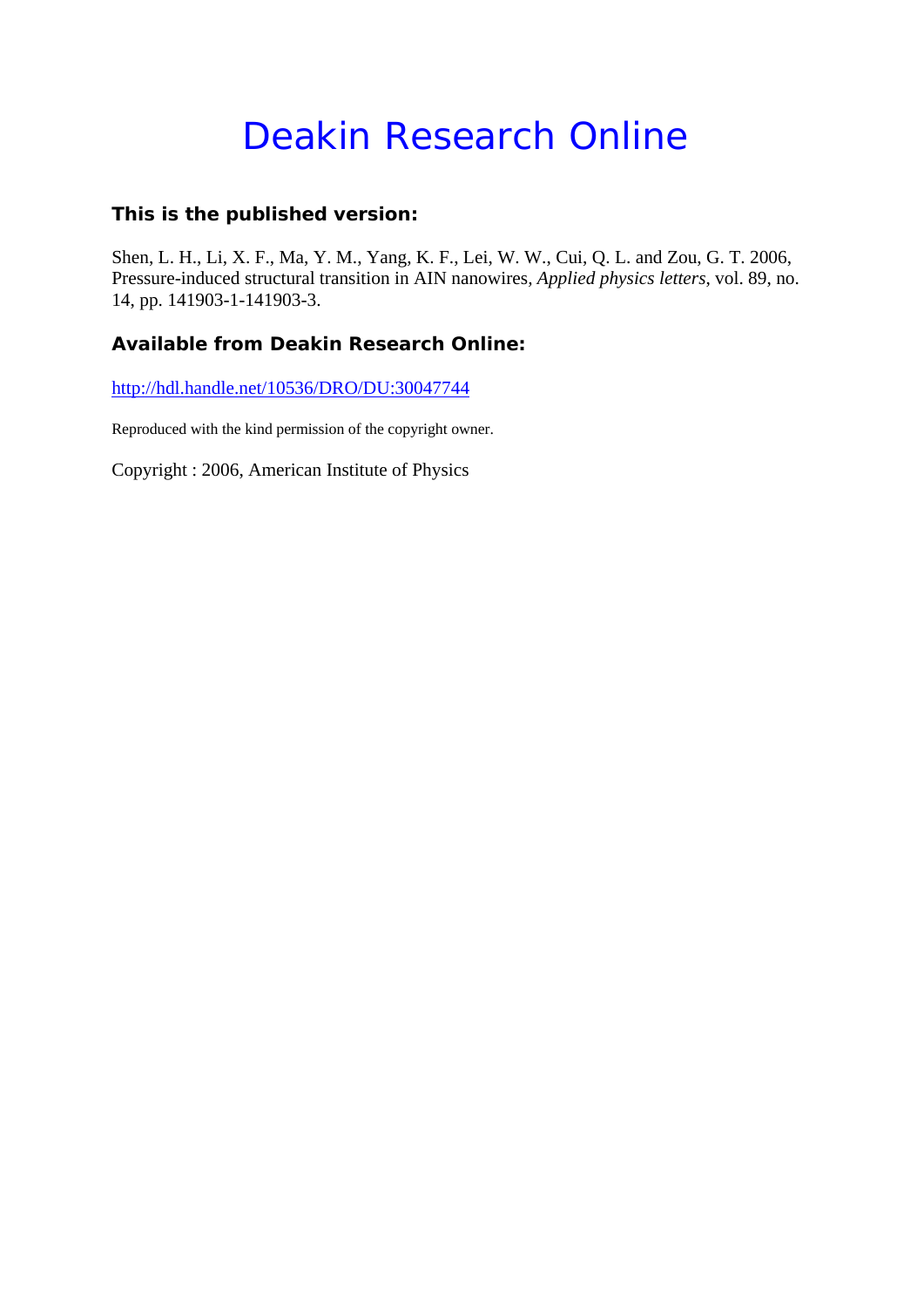

# Pressure-induced structural transition in AIN nanowires

L. H. Shen, X. F. Li, Y. M. Ma, K. F. Yang, W. W. Lei et al.

Citation: Appl. Phys. Lett. 89, 141903 (2006); doi: 10.1063/1.2358125 View online: http://dx.doi.org/10.1063/1.2358125 View Table of Contents: http://apl.aip.org/resource/1/APPLAB/v89/i14 Published by the American Institute of Physics.

#### Additional information on Appl. Phys. Lett.

Journal Homepage: http://apl.aip.org/ Journal Information: http://apl.aip.org/about/about\_the\_journal Top downloads: http://apl.aip.org/features/most\_downloaded Information for Authors: http://apl.aip.org/authors

### **ADVERTISEMENT**

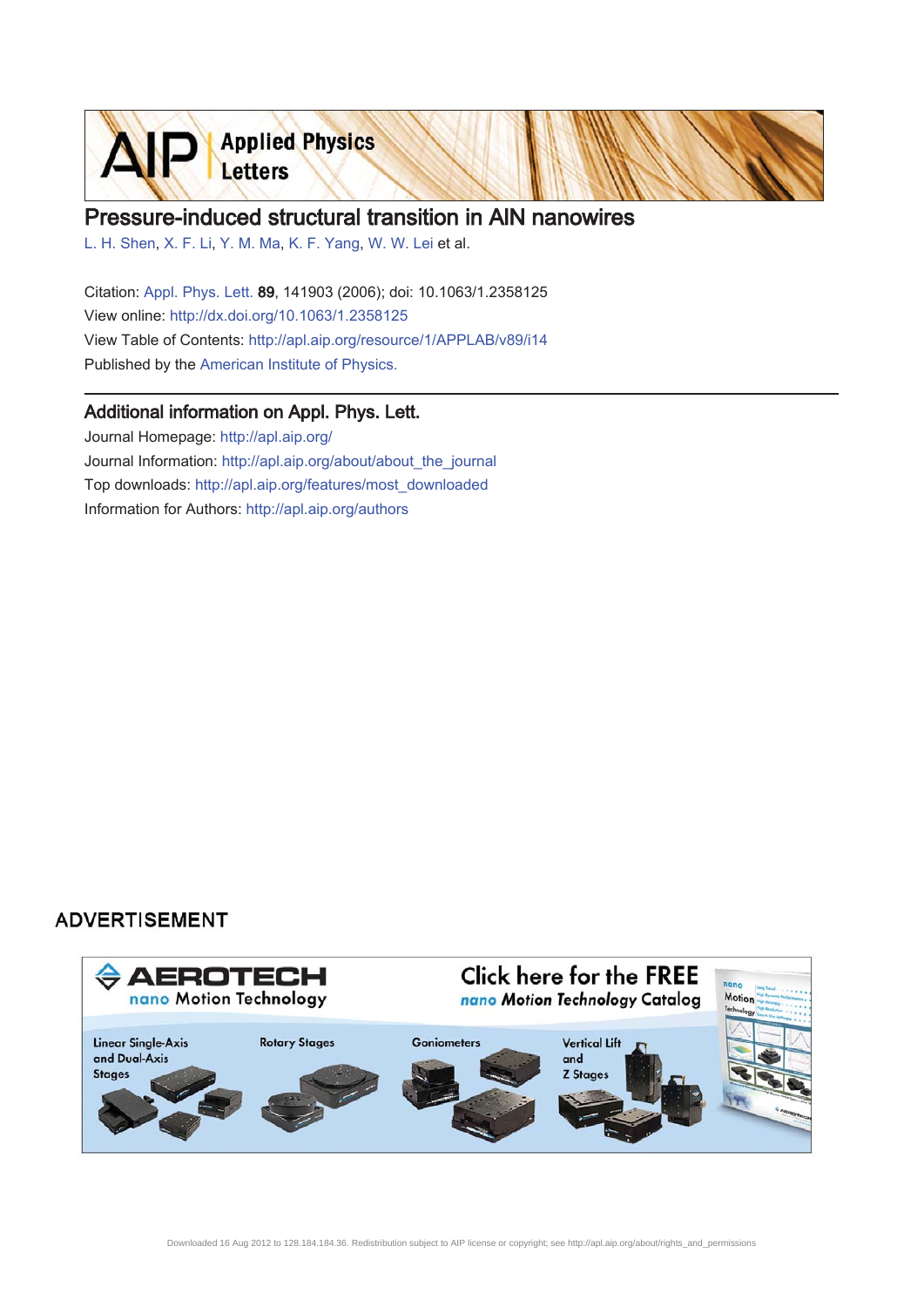#### **Pressure-induced structural transition in AlN nanowires**

L. H. Shen, X. F. Li, Y. M. Ma, K. F. Yang, W. W. Lei, Q. L. Cui,<sup>a)</sup> and G. T. Zou *National Laboratory of Superhard Materials, Jilin University, Changchun 130012, People's Republic of China*

(Received 31 May 2006; accepted 11 August 2006; published online 2 October 2006)

The structural transition of AlN nanowires was investigated under pressures up to 51.1 GPa by *in situ* angle dispersive high-pressure x-ray diffraction using synchrotron radiation source and a diamond anvil cell. A pressure-induced wurtzite to rocksalt phase transition starts at 24.9 GPa and completes at 45.4 GPa. The high-pressure behaviors of AlN nanowires differing from the bulk and nanocrystal AlN might arise from the intrinsic geometry in nanowires. © *2006 American Institute of Physics*. DOI: 10.1063/1.2358125

AlN is an important III–V semiconductor for future applications in optoelectronic and field-emission devices due to its wide band gap, high thermal conductivity, high hardness, and small electron affinity. $1-4$  High-pressure studies have proved that a pressure-induced wurtzite to rocksalt phase transition in bulk AlN occurs at the pressure of about  $20.0 \text{ GPa.}^{5-7}$  In recent years, the high-pressure studies on nanocrystalline materials have stimulated great enthusiasm because the size of the nanoparticles has a significant effect on the phase transition and the compressibility. Generally, bulk modulus and phase-transition pressure increase with decreasing particle size.<sup>8,9</sup> However, the high-pressure measurements on AlN nanocrystals with an average crystal size of 10 nm show that the wurtzite to rocksalt phase transition starts at 14.5 GPa.<sup>10</sup> This transition pressure is much lower than that in bulk AlN. At present, synthesis and characterization of one-dimensional nanowires attract much attention because of their unique optoelectronic and mechanical properties. However, there are few high-pressure studies on nanowires. In this letter, we report a high-pressure study on AlN nanowires using an *in situ* angle dispersive synchrotron radiation technique in a diamond anvil cell. An onset pressure of  $\sim$ 24.9 GPa from the wurtzite to rocksalt phase transition is observed in AlN nanowires. The transition pressure is much larger than that in nanocrystalline AlN although they have similar bulk modulus and volume expansion at ambient as well as volume collapse at the phase transition. Furthermore, the transition to the rocksalt phase is completed up to 45.4 GPa, which is very sluggish compared with the pressure-induced transition in bulk AlN. Such distinct highpressure behaviors in AlN nanowires might be attributed to their unique geometry.

The high-density AlN nanowires were synthesized by a direct reaction of Al with 20 kPa  $N_2$  in a closed chamber using arc discharge method.<sup>11</sup> The AlN nanowires used here have an average diameter of 45 nm and a length of several micrometers, as shown in Fig. 1. The pressure was generated in a diamond anvil cell with the diamonds having a culet size of 500  $\mu$ m. The AlN nanowires with the liquid quasihydrostatic pressure-transmitting medium (methanol/ethanol/ water=  $16:3:1$ ) were loaded into a 100  $\mu$ m hole drilled in a T301 stainless steel gasket. A ruby chip with a diameter of about 5  $\mu$ m was put in the sample chamber and the pressure

was determined using a ruby fluorescence method. The *in* situ high-pressure x-ray diffraction (XRD) measurement was performed with angle dispersive synchrotron x-ray source (0.4066 Å) at beamline X17-C of National Synchrotron Light Source, Brookhaven National Laboratory. The Bragg diffraction rings were recorded with an imaging plate detector and the XRD patterns are integrated from the images with FIT2D software.

Figure 2 shows the XRD patterns of AlN nanowires up to 51.1 GPa. At ambient, all the diffraction peaks can be indexed to a pure wurtzite AlN crystal with lattice constants of  $a = 3.125$  Å and  $c = 4.998$  Å. The lattice parameters with corresponding unit cell volume  $V_0$ =42.26 Å<sup>3</sup> are obviously larger than those in bulk AlN macrocrystals  $[a=3.111 \text{ Å}, c]$  $= 4.978$  Å,  $V_0 = 41.72$  Å<sup>3</sup> (Ref. 12)]. Some studies reveal that a volume expansion in nanoparticles is usually observed below a critical particle size of about 15 nm at ambient.<sup>13–15</sup> In our experiment, the size of AlN nanowires is obviously greater than 15 nm, but it also exhibits obviously volume expansion. Such a phenomenon might be related to the inherent geometry in nanowires. The wurtzite phase keeps stable up to 23.7 GPa, as shown in Fig. 2. When the pressure reaches 24.9 GPa, a new peak of the high-pressure phase starts to appear, indicating an occurrence of the phase transition. With increasing pressure, additional diffraction peaks assigned to the high-pressure phase arise remarkably, and meantime the diffraction peaks representing the wurtzite phase become weak. When the pressure elevates to



FIG. 1. Scanning electron microscopy image of the as-synthesized AlN nanowires.

/141903/3/\$23.00 © 2006 American Institute of Physics **89**, 141903-1

a)Author to whom correspondence should be addressed; electronic mail: qiliangcui@gmail.com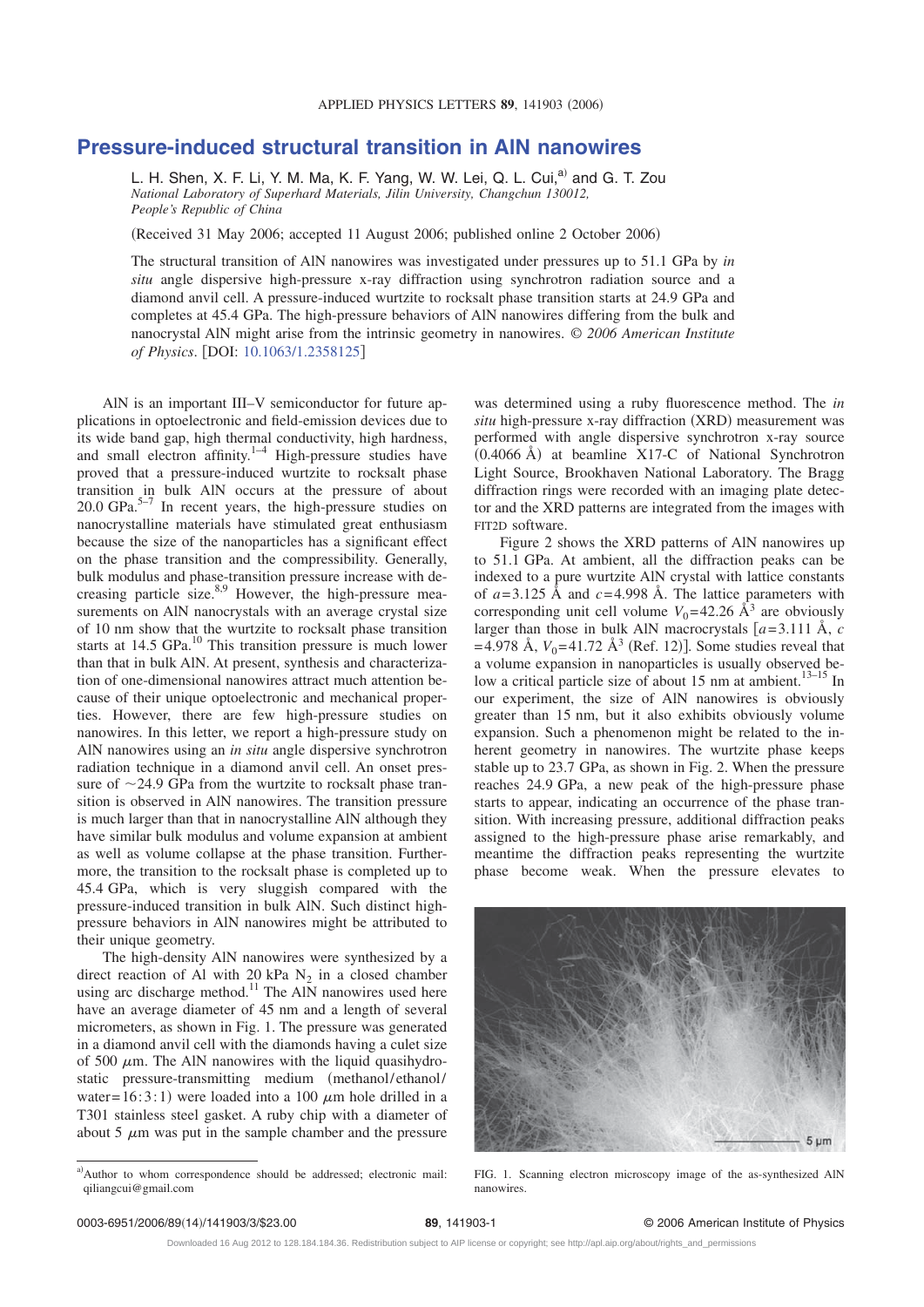

FIG. 2. X-ray diffraction patterns of AlN nanowires at different pressures. The asterisk (\*) denotes the occurrence of the new peaks of the rocksalt phase AlN.

45.4 GPa, all diffraction peaks from the wurtzite phase disappear and the five obvious diffraction peaks from highpressure phase can be indexed to a cubic rocksalt phase with the unit cell parameters of  $a = 3.91$  Å and  $V_0 = 59.78$  Å<sup>3</sup> (four units of AlN per unit cell. As compared with the highpressure parameters in bulk AlN (Table I), $67$  the transition pressure in AlN nanowires is elevated and complete phase transition is quite sluggish. The sluggishness might be explained as a high-energy hindrance that prevents the rapid transition to high-pressure phase in nanomaterials.<sup>8,15</sup> Moreover, the effect of nonhydrostaticity might be responsible for the wide pressure range  $(\sim 20 \text{ GPa})$  of the two coexistent phases. When the pressure is released from 51.1 GPa to ambient, the rocksalt phase is completely preserved. This indicates that the pressure-induced transition is completely irreversible. At ambient, the cell parameters of the rocksalt phase were calculated to be  $a=4.064 \text{ Å}$  and  $V_0=67.14 \text{ Å}^3$ . The unit cell volume is 1.36% larger than that in rocksalt phase AlN microcrystal.7 It should be noted that the unit cell volume of the rocksalt AlN nanocrystal at ambient has no significant difference from that of rocksalt AlN microcrystal, which may be explained by a pressure-induced increase of particle size. $\frac{10}{2}$  Thus it can be estimated that the pressure did not induce an increase of size in AlN nanowires.

Figure 3 shows the pressure-volume data for both the wurtzite and rocksalt phases. It is clearly observed that the wurtzite phase still exists in a quite wide range after the phase-transition pressure at 24.9 GPa, but the volumetric change of the wurtzite phase with the pressure became discontinuous after the phase-transition pressure. Similarly, the



FIG. 3. Pressure-volume relation of AlN nanowires. The open hexagon represents the wurtzite phase. The solid squares represent the rocksalt phase. The line represents the fit to the Birch-Murnaghan equation. The error bar is 1%.

volume of rocksalt phase also has a big collapse at the initial transformation to rocksalt phase due to the existence of a preponderant wurtzite phase. When the pressure elevates to 41.5 GPa, the rocksalt phase is absolutely preponderant. Therefore, in the following fitting, we confine the wurtzite phase in the pressure range of  $0-24.9$  GPa and the rocksalt phase in the range of 41.5– 51.1 GPa. The data were fitted with a third-order Birch-Murnaghan equation of state:

$$
P = 3/2B_0[(V_0/V)^{7/3} - (V_0/V)^{5/3}][1 + 3/4(B'_0 - 4)
$$
  
×[(V\_0/V)^{2/3} - 1], (1)

where  $B_0$  is the bulk modulus and  $B'_0$  is pressure derivative.

The fitting result for wurtzite phase gives the bulk modulus  $B_0 = 303.0 \pm 3.97$  GPa at a fixed  $B'_0 = 4$ , which is close to that of AlN nanocrystals  $(B_0=321 \pm 19 \text{ GPa}, B'_0=4)$  and significantly greater than that of bulk AlN crystals  $(B_0$  $= 207.9 \pm 6.3$  GPa). This indicates that the nanosized diameter in AlN nanowires significantly increases the bulk modulus. The bulk modulus of rocksalt phase is 319.2± 7.6 GPa at a fixed  $B_0'$ =4, which is a little larger than that in bulk AlN  $(295 \pm 17 \text{ GPa})$ .<sup>7</sup>

The comparison of the high-pressure parameters in bulk and nanocrystalline AlN and AlN nanowires is listed in Table I. It was reported that a significant reduction of the phasetransition pressure  $(P_T)$  in AlN nanocrystals with the size of 10 nm was mainly attributed to the size-induced volume expansion at ambient conditions and softening of both the Poisson ratio and shear modulus.<sup>10</sup> However,  $P_T$  in AlN nanowires increases greatly, though the volume of wurtzite AlN nanowires has obvious expansion at ambient. In addition, a

TABLE I. Transition pressure  $(P_T)$ , completion of phase transition  $(P_C)$ , volume collapse at transition  $(P_C)$ , unit cell volume, and equation of state parameters  $(B_0 \text{ and } B'_0)$  of wurtzite phase.

| AIN<br>morphology | $P_T$ (GPa)   | $P_C$ (GPa) | $\Delta V$ (%) | $V_0$ $(\AA^3)$ | $B_0$ (GPa)      | $B_0'$        | Ref.    |
|-------------------|---------------|-------------|----------------|-----------------|------------------|---------------|---------|
| Bulk              | $20.0 - 22.9$ | 31.4        | 17.9           | 41.72           | $207.9 \pm 6.3$  | $6.3 \pm 0.9$ | 6 and 7 |
| Nanocrystals      | 14.5          | 36.9        | 20.5           | 42.09           | $321 \pm 19$     | 4             |         |
| <b>Nanowires</b>  | 24.9          | 45.4        | 20.0           | 42.26           | $303.0 \pm 3.97$ | 4             | a       |

<sup>a</sup>This study.

Downloaded 16 Aug 2012 to 128.184.184.36. Redistribution subject to AIP license or copyright; see http://apl.aip.org/about/rights\_and\_permissions